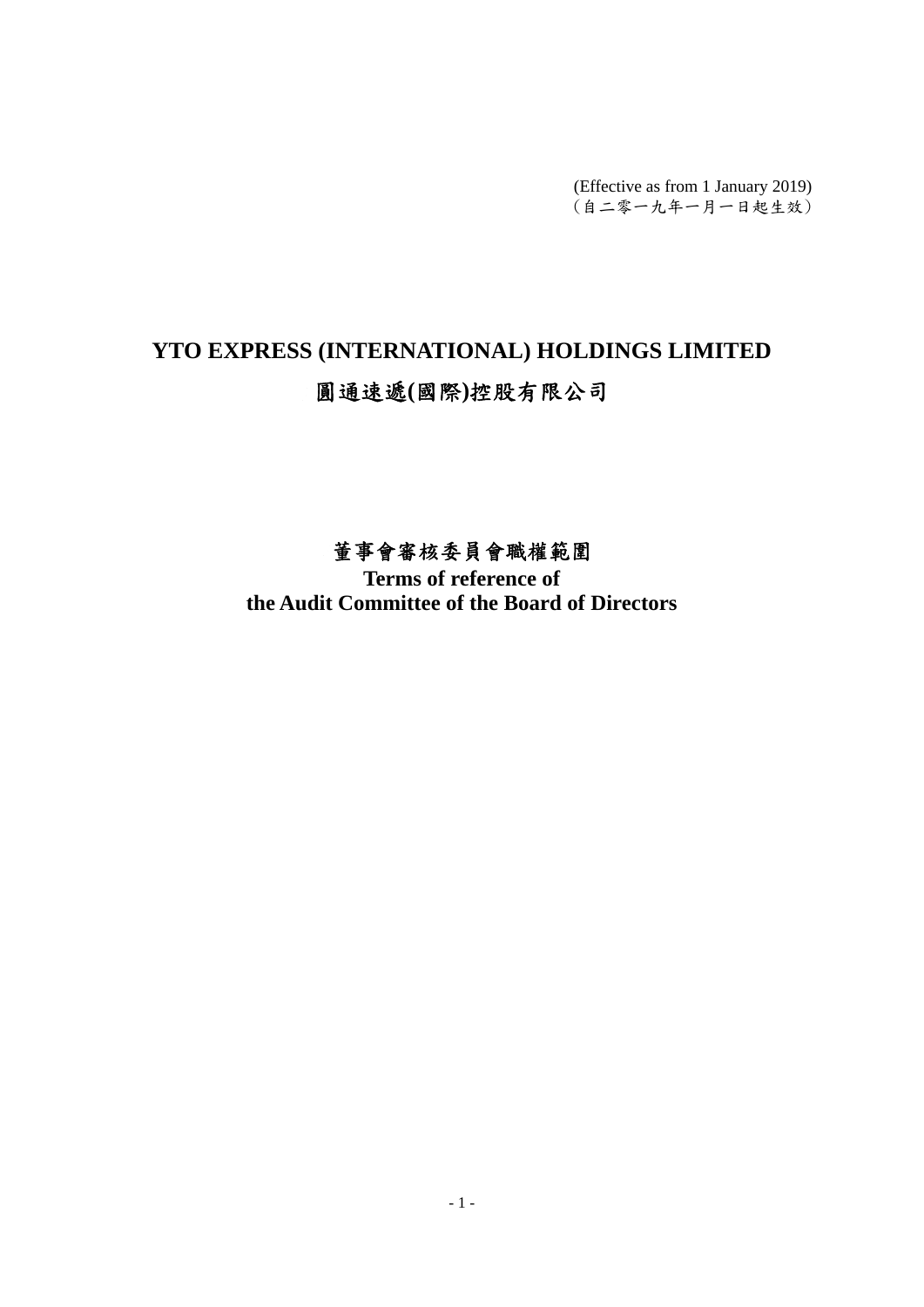### **YTO EXPRESS (INTERNATIONAL) HOLDINGS LIMITED**

圓通速遞**(**國際**)**控股有限公司

 **(the "Company" and "**本公司**")** 

**Terms of reference of the Audit Committee (the "Committee") of the Board (the "Board") of Directors (the "Directors") of the Company**  本公司董事**("**董事**")**會**("**董事會**")**審核委員會**("**委員會**")** 

職權範圍

### **1. Constitution** 組成

1.1 The Committee is established pursuant to a resolution passed by the Board at its meeting held on 21 June 2014.

-

<u>.</u>

### 2. Membership **2. 成員**

- 2.1 Members of the Committee shall be appointed by the Board from amongst the non-executive Directors (including independent non-executive Directors) and shall consist of not less than three members, a majority of whom should be independent. At least one of the members shall be an independent non-executive Director with appropriate professional qualifications or accounting or related financial management expertise as required in Rule 3.10(2) of the Rules (the **"Listing Rules"**) Governing the Listing of Securities of The Stock Exchange of Hong Kong Limited (the "**Stock Exchange**").
- 2.2 A former partner of the Company's existing auditing firm shall be prohibited from acting as a member of the Committee for a period of at least two years from the date of the person ceasing:
	- (a) to be a partner of the auditing firm; or

(b) to have any financial interest in the auditing firm,

whichever is later.

### **(**中文本為翻譯稿,僅供參考用**)**

本委員會是按董事會於二零一四年 六月二十一日會議通過的決議案而 成立的。

委員會成員應由董事會從非執行董 事(包括獨立非執行董事)中委任組 成,委員會人數最少三名,大部分需 為獨立的。其中至少一名成員須為香 港聯合交易所有限公司(**"**聯交所**"**)證 券上市規則("上市規則")第 3.10(2)條 所規定之具備適當專業資格或會計 或相關財務管理知識的獨立非執行 董事。

本公司現時核數公司的前任合夥人 在以下日期(以日期較後者為準)起計 至少兩年內,不得擔任委員會的成 員:

(a) 該名人士終止成為該核數公司合 夥人的日期;或

(b) 該名人士不再享有該核數公司財 務利益的日期。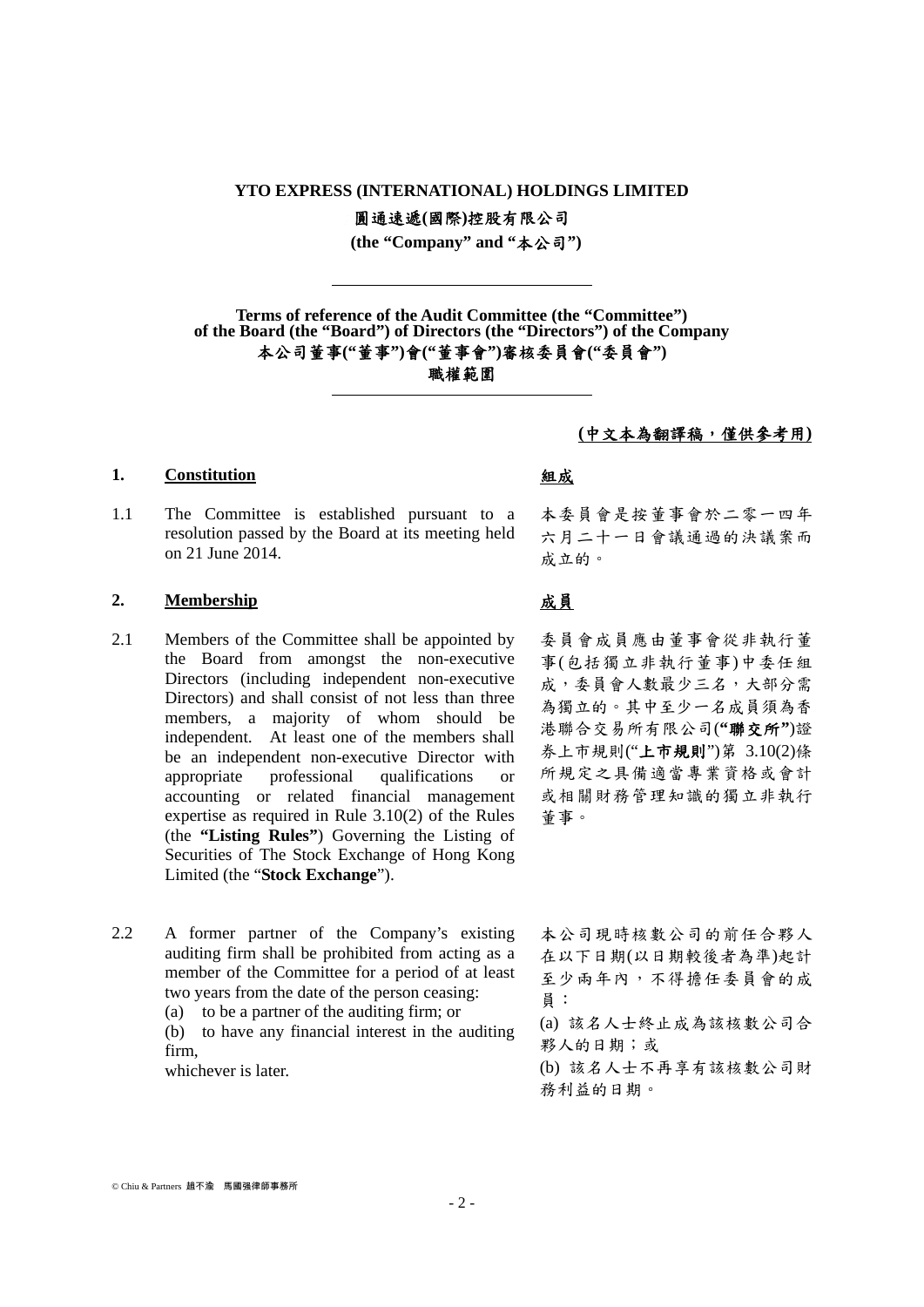- 2.3 The Chairman of the Committee shall be appointed by the Board or elected among the members of the Committee and shall be an independent non-executive Director.
- 2.4 The company secretary of the Company shall be the secretary of the Committee. In the absence of the secretary of the Committee, Committee members present at the meeting may elect among themselves or appoint another person as the secretary for that meeting.
- 2.5 The appointment of the members of the Committee may be revoked, or additional members may be appointed to the Committee by separate resolutions passed by the Board and by the Committee. An appointment of Committee member shall be automatically revoked if such member ceases to be a member of the Board.

### **3. Proceedings of the Committee** 會議程序

- 3.1 *Notice:* 會議通知:
	- (a) Unless otherwise agreed by all the Committee members (either orally or in writing), a meeting shall be called by at least seven days' notice. Such notice shall be sent to each member of the Committee, and to any other person invited to attend. Irrespective of the length of notice being given, attendance of a Committee member at a meeting constitutes a waiver of such notice unless the Committee member attending the meeting attends for the express purpose of objecting, at the beginning of the meeting, to the transaction of any business on the grounds that the meeting has not been properly convened.

 (*Note: Regular board meetings should be called by at least fourteen days' notice. For all other board meetings, reasonable notice shall be given: cf: paragraph A.1.3 of Appendix 14 to the Listing Rules*)

委員會主席由董事會委任或經委員 會成員選舉,且必須是獨立非執行董 事。

本公司的公司秘書為委員會的秘 書。如委員會秘書缺席,出席的委員 會成員可互選或委任其他人擔任該 次會議的秘書。

經董事會及委員會分別通過決議,方 可撤銷委任委員會成員或委任額外 委員會成員。如該委員會成員不再是 董事會的成員,該委員會成員的任命 將自動撤銷。

(a) 除非委員會全體成員同意(口頭 或書面),召開委員會的會議通 知期,不應少於七天。該通知應 發給所有委員會成員及其他獲 邀出席的人士。不論通知期長 短,委員會成員出席會議將被視 為其放棄受到足期通知的權 利,除非出席該會議的委員會成 員的目的為在會議開始之時,以 會議還沒有得到正確地召開為 理由,反對會議處理任何事項。

> *(*註:根據上巿規則附錄十四第 *A.1.3* 段的規定,召開董事會定期 會議應發出至少十四天通知。至 於召開其他所有董事會會議,應 發出合理通知*)*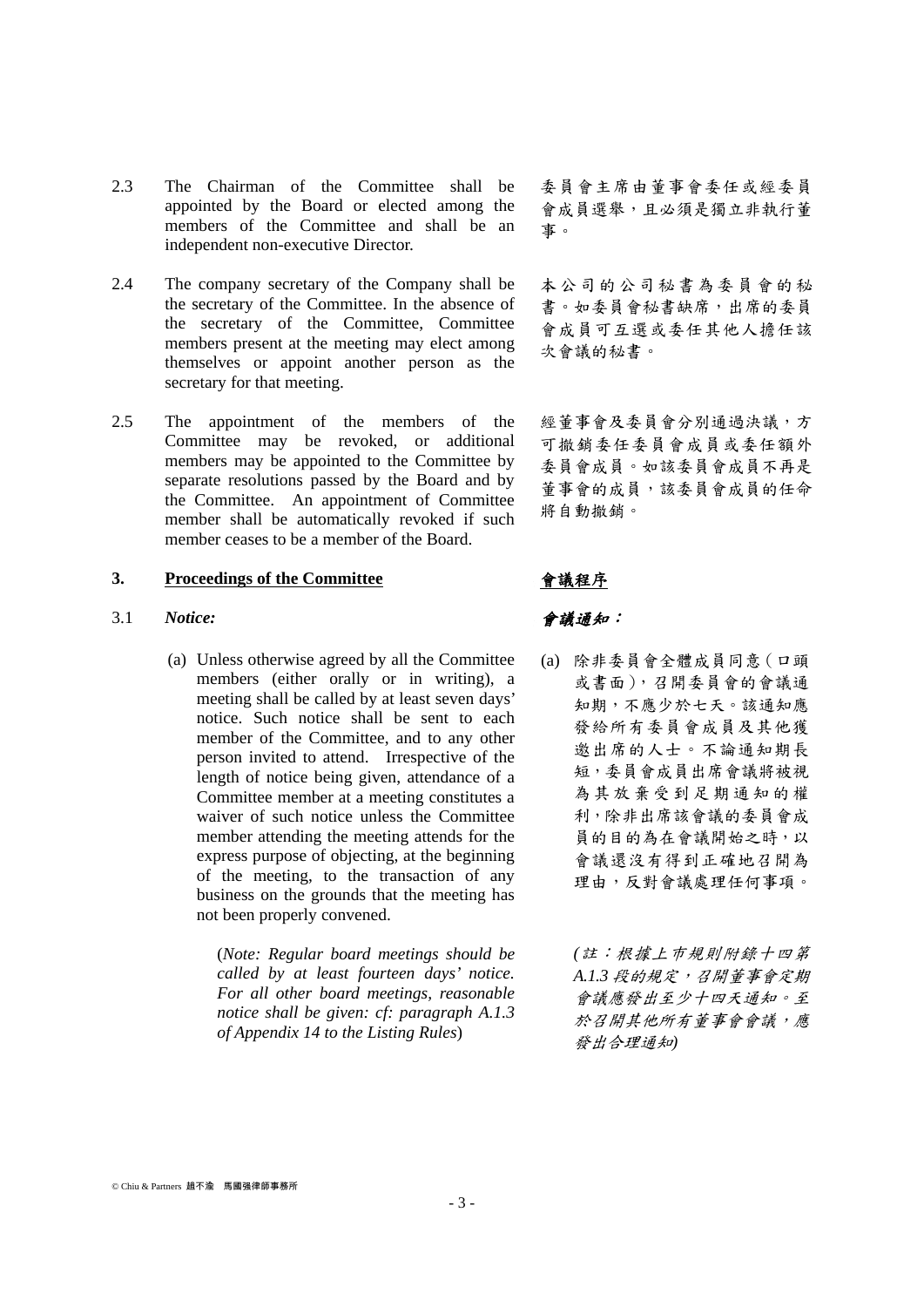- (b) A Committee member may and, on the request of a Committee member, the secretary to the Committee shall, at any time summon a Committee meeting. Notice shall be given to each Committee member in person orally or in writing or by telephone or by email or by facsimile transmission at the telephone or facsimile or address or email address from time to time notified to the secretary by such Committee member or in such other manner as the Committee members may from time to time determine.
- (c) Any notice given orally shall be confirmed in writing as soon as practicable and before the meeting.
- (d) Notice of meeting shall state the purpose, time and place of the meeting. An agenda together with other documents which may be required to be considered by the members of the Committee for the purposes of the meeting should generally be delivered to all Committee members seven days (and in any event not less than three days) before the intended date of the Committee meeting (or such other period as all the Committee members may agree).
- 3.2 *Quorum:* The quorum of the Committee meeting shall be two members of the Committee.
- 3.3 *Attendance:* The Company's staff having accounting and financial reporting functions, the Head of Internal Audit (or any officer(s) assuming the relevant functions but having a different designation) and representative(s) of the external auditors shall normally attend meetings of the Committee. Other Board members shall also have the right of attendance. However, at least once a year the Committee shall meet with the external auditors without the presence of executive Directors and the management of the Company.
- 3.4 *Frequency:* Meetings shall be held at least twice annually or more frequently if circumstances require. The external auditors may request the Chairman of the Committee to convene a meeting, if they consider that one is necessary.
- (b) 任何委員會成員或委員會秘書 (應任何委員會成員的請求時) 可於任何時候召集委員會會議。 召開會議通告必須親身以口頭或 以書面形式、或以電話、電子郵 件、傳真或其他委員會成員不時 議定的方式發出予各委員會成員 (以該成員不時通知秘書的電話 號碼、傳真號碼、地址或電子郵 箱地址為準)。
- (c) 口頭方式作出的會議通知,應儘 快(及在會議召開前)以書面方式 確實。
- (d) 會議通告必須說明開會目的、時 間和地點。議程及委員會成員參 加會議所需審閱的其他文件一般 在預期召開委員會會議前七天 (無論如何不少於三天)(或經所 有委員會成員同意的其他時段) 送達各委員會成員參閱。

法定人數*:*委員會會議的法定人數為 兩位委員會成員。

出席*:*本公司擁有會計和財務報告功 能的職員、本公司內部核數的主管(或 任何主管承擔類似工作,但被指定為 不同職稱的職員)及外聘核數師的代 表通常應出席委員會會議。其他董事 會的成員亦有權出席會議。無論如 何,委員會應至少每年一次在沒有執 行董事及本公司管理層出席的情況 下,會見外聘核數師。

開會次數*:*每年最少開會兩次或多於 兩次(若有所需)。如外聘核數師認為 需要,可要求委員會主席召開會議。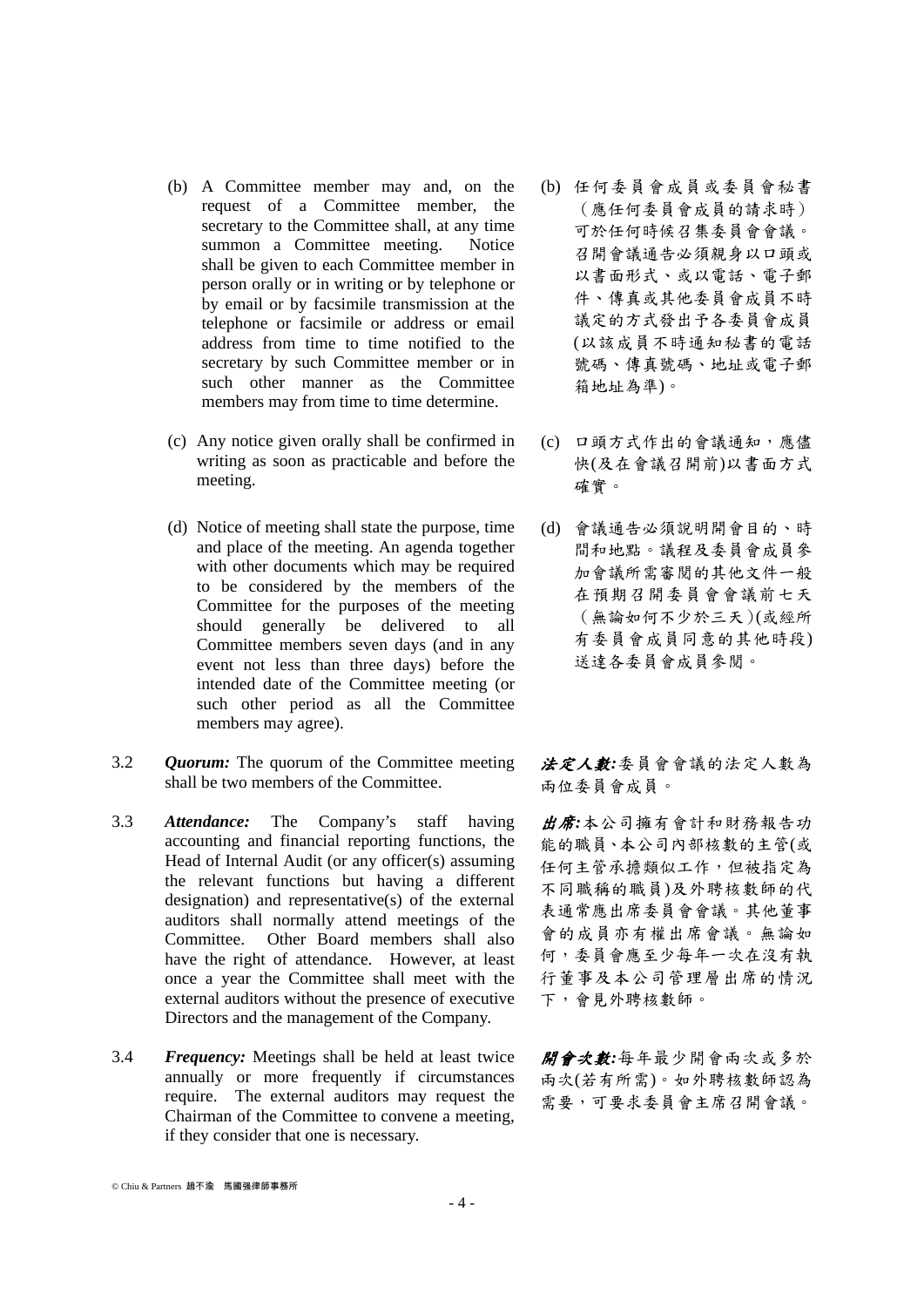3.5 Meetings may be held in person, or by means of such telephone, electronic or other communication facilities as permit all persons participating in the meeting to communicate with each other simultaneously and instantaneously, and participation in such a meeting shall constitute presence in person at such meeting. Where appropriate, meetings should be held on such dates which would coincide with the key dates in the Company's financial reporting cycle.

### **4. Written resolutions** 書面決議

4.1 A resolution in writing signed by all the Committee members shall be as valid and effectual as if it had been passed at a meeting of the Committee and may consist of several documents in like form each signed by one or more of the Committee members.

### 5. Alternate Committee members  $*$  - 委任代表

5.1 A Committee member may not appoint any alternate. 委員會成員不能委任代表。

### **6. Authority of the Committee** 委員會的權力

- 6.1 The Committee may exercise the following powers:
	- (a) to seek any information it requires from any employee of the Company and its subsidiaries (hereinafter collectively referred to as "**Group**") and any professional advisers (including auditors), to require any of them to prepare and submit reports and to attend Committee meetings and to supply information and address the questions raised by the Committee;
	- (b) to monitor whether the Group's management has, in the performance of their duties, infringed any policies set by the Board or any applicable law, regulation and code (including the Listing Rules and other rules and regulations from time to time determined by the Board or a committee thereof);

會議可由委員會成員親身出席,或以 電話、電子、或其他可讓出席會議的 人員同時及即時與對方溝通的方式 進行,而以上述方式出席會議等同於 親身出席有關會議。若適當,會議的 召開日期應與本公司的財務報告周 期的主要日期相符合。

經由委員會全體成員簽署通過的書 面決議案與經由委員會會議通過的 決議案具有同等效力,而有關書面決 議案可由一名或以上委員會成員簽 署格式類似的多份文件組成。

委員會可以行使以下權力:

- (a) 要求本公司及其附屬公司(合 稱"本集團")的任何僱員及專業 顧問(包括核數師)提供任何所 需資料、準備及提交報告、出 席委員會會議並提供所需資料 及解答委員會提出的問題;
- (b) 監控本集團管理人員在履行職 務時有否違反董事會訂下的政 策或適用的法律、法規及守則 (包括上市規則及董事會或其 委員會不時訂立的規則及規 例);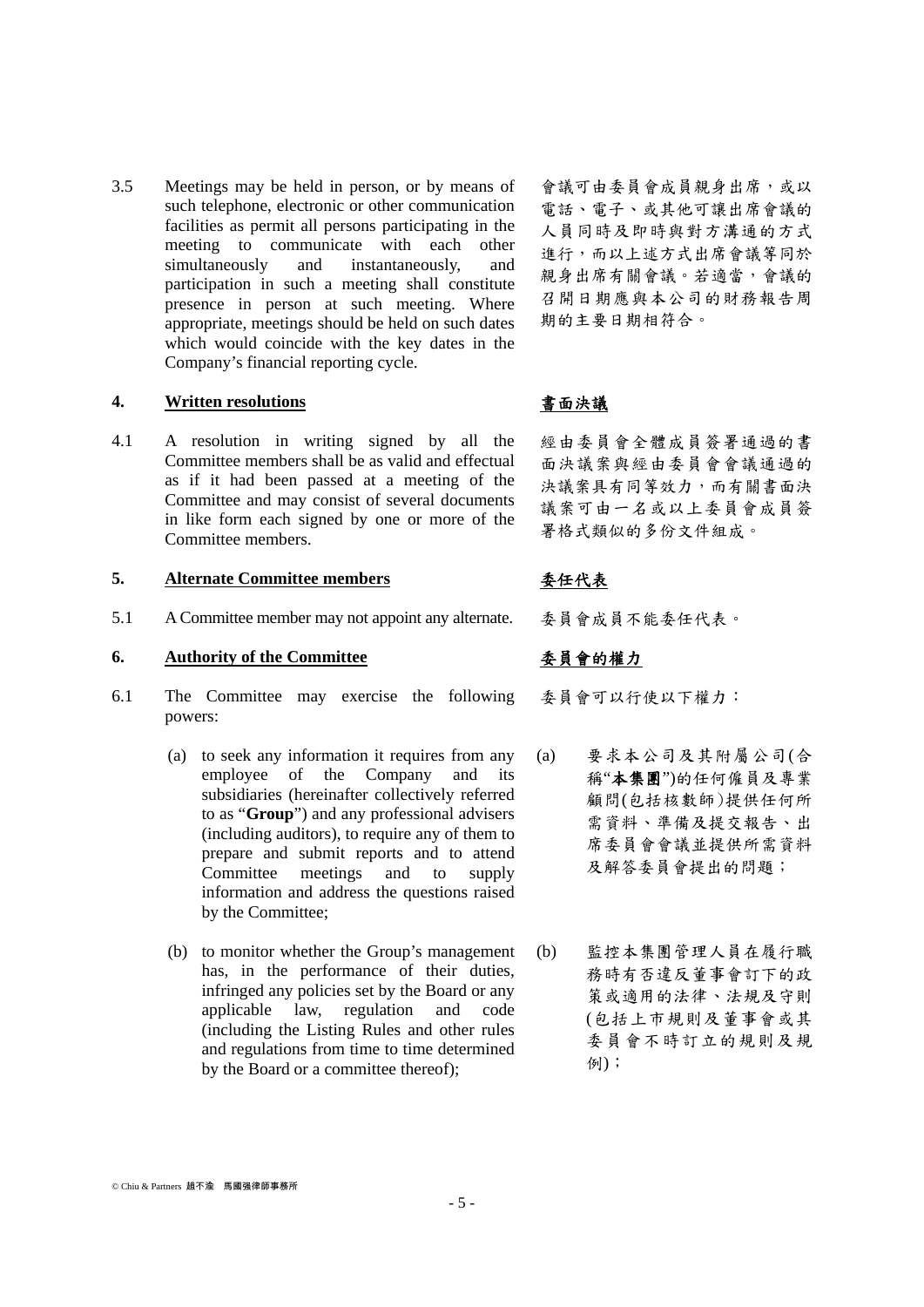- (c) to investigate any activity within these terms of reference and all suspected fraudulent acts involving the Group and request the management to make investigation and submit reports;
- (d) to review the Group's risk management and internal control procedures and systems;
- (e) to review the performance of the Group's employees in the accounting and internal audit department;
- (f) to make recommendations to the Board for the improvement of the Group's risk management and internal control procedures and systems;
- (g) to request the Board to convene a shareholders' meeting (if necessary) for purposes of revoking the appointment of any Director and to dismiss any employees if there is evidence showing that the relevant Director and/or employee has failed to discharge his duties properly;
- (h) to request the Board to take all necessary actions, including convening an extraordinary general meeting, to replace and dismiss the auditors of the Group;
- (i) to obtain outside legal or other independent professional advice at the expenses of the Company on any matters within these terms of reference as it considers necessary and to secure the attendance of outsiders with relevant experience and expertise, if it considers this necessary;
- (j) to commission reports or surveys as are necessary to assist in the performance of its duties at the cost of the Company;
- (k) to have access to sufficient resources in order to perform its duties;
- (c) 調查本職權範圍中的任何活動 及所有涉及本集團的懷疑欺詐 事件及要求管理層就此等事件 作出調查及提呈報告;
- (d) 評審本集團風險管理及內部監 管措施及系統;
- (e) 評審本集團的會計及內部核數 部門僱員的表現;
- (f) 向董事會提出建議改善本集團 風險管理及內部監控措施及系 統;
- (g) 在有證據顯示董事及/或僱員 失職時,要求董事會召開股東 大會(如有需要)罷免有關董事 的職務或要求董事會解僱有關 僱員;
- (h) 要求董事會採取任何必要行動 以更替及罷免本集團的核數 師,包括召開特別股東大會;
- (i) 如委員會覺得有需要,可就涉 及本職權範圍的事宜向外界尋 求法律及其他獨立專業意見, 並由本公司支付有關費用,且 如有需要,可邀請具備相關經 驗及專業知識的外界人士出席 會議;
- (j) 如委員會覺得有需要,可委托 製作報告或進行調查以協助履 行其職務,並由本公司支付有 關費用;
- (k) 可取得足夠資源以履行其職 務﹔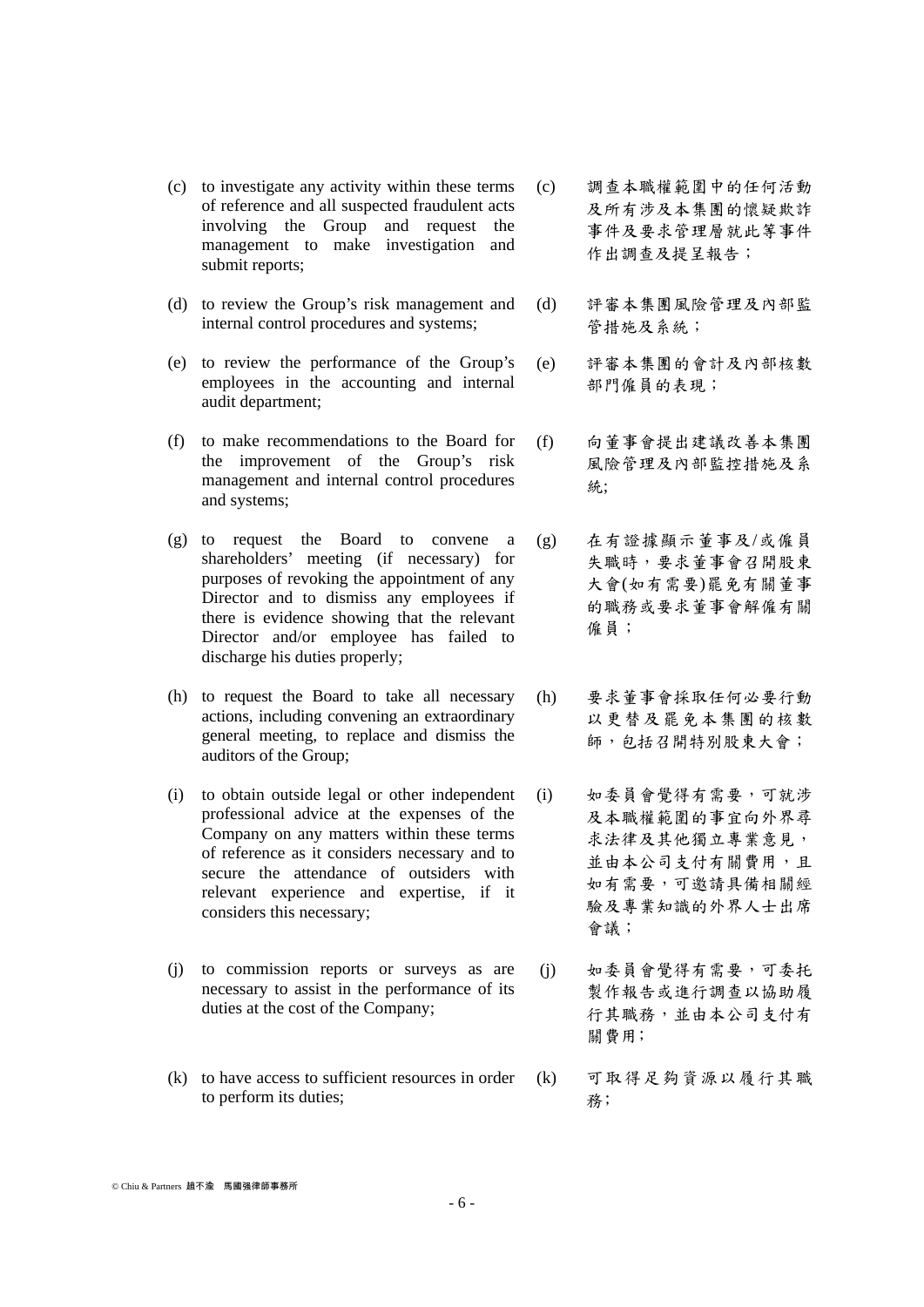- (l) where there is any disagreement between the Committee and the Board on the selection, appointment, resignation or dismissal of the external auditors, the Company should include in the Corporate Governance Report in the Annual Report of the Company an explanation of the Committee's recommendation and the reasons why the Board has taken a different view;
- (m) to review annually these terms of reference and their effectiveness in the discharge of its duties and to make recommendation to the Board any changes it considers necessary; and
- (n) to exercise such powers as the Committee may consider necessary and expedient so that their duties under section 7 below can be properly discharged.
- 6.2 The Committee should be provided with sufficient resources to perform its duties.

### 7. Duties **busines busines busines 责任**

7.1 The duties of the Committee shall be: 委員會負責履行以下責任:

### *Relationship with the Company's auditors* 與本公司核數師的關係

- (a) to be primarily responsible for making recommendations to the Board on the appointment, reappointment and removal of the external auditor, and to approve the remuneration and other terms of engagement of the external auditor, and any questions of its resignation or dismissal;
- (b) to review and monitor the external auditor's independence and objectivity and the effectiveness of the audit process in accordance with applicable standards;
- (c) to discuss with the auditors the nature and scope of the audit and reporting obligations and ensure co-ordination where more than one audit firm is engaged before the audit commences;
- (l) 當委員會及董事會在挑選、委 任、辭任或辭退外聘核數師事 宜上意見不合時,本公司應於 本公司年度報告中的企業管治 報告說明委員會的建議及董事 會不採納其建議的原因;
- (m) 對本職權範圍及履行其職權的 有效性作每年一次的檢討,並 向董事會提供其認為必要的修 改建議;及
- (n) 為使委員會能恰當地執行其於 第七章項下的責任,行使其認 為有需要及有益的權力。

委員會應獲供給充足資源以履行其 職責。

- (a) 主要負責就外聘核數師的委任、重 新委任及罷免向董事會提供建 議、批准外聘核數師的薪酬及聘用 條款,及處理任何有關該外聘核數 師辭職或辭退該外聘核數師的問 題;
- (b) 按適用的標準檢討及監察外聘核 數師是否獨立客觀及核數程序是 否有效;
- (c) 於核數工作開始前先與核數師討 論核數性質及範疇及有關申報責 任;如多於一家外聘核數師公司 參與核數工作時,確保他們能互 相配合;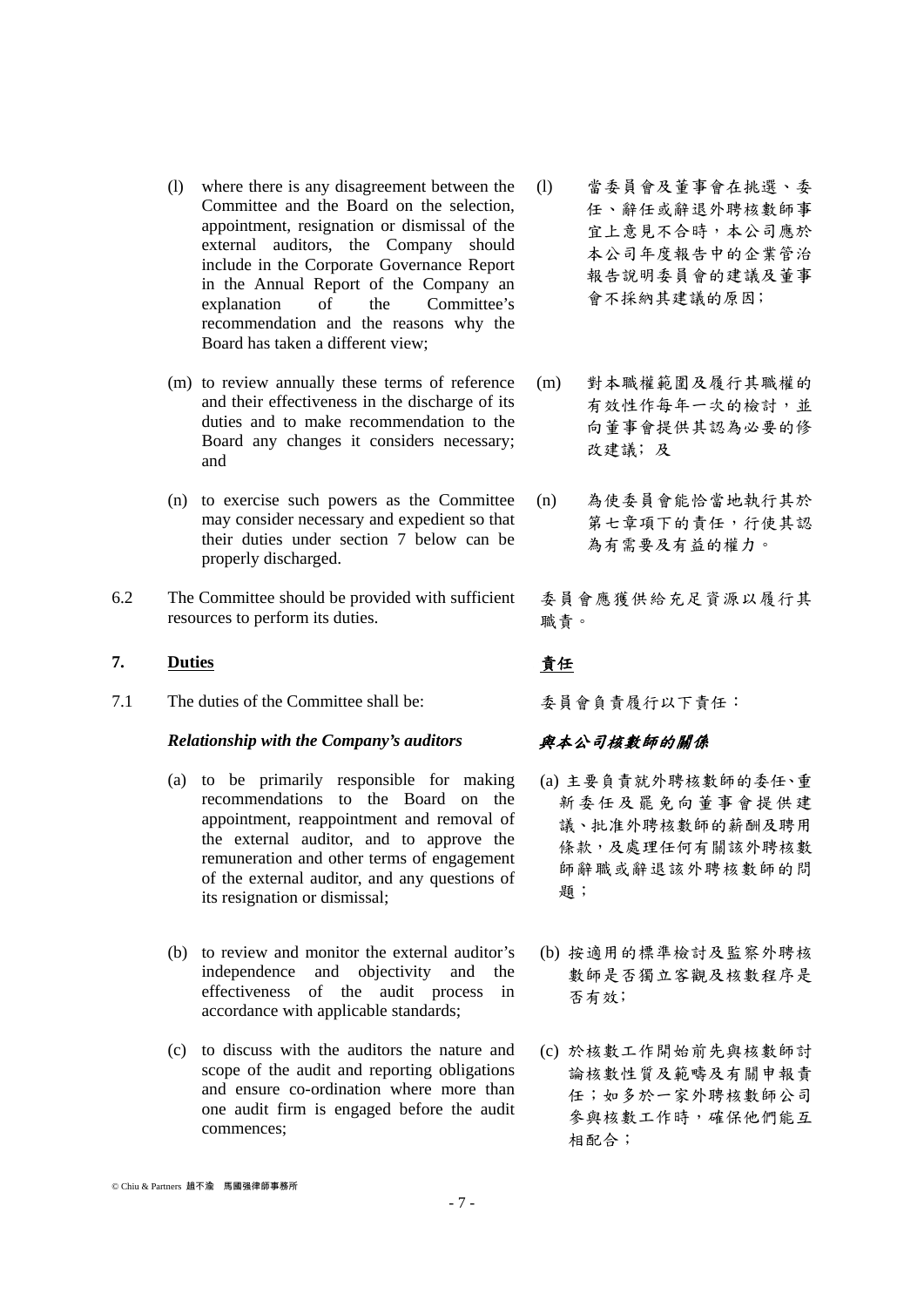(d) to develop and implement policy on engaging an external auditor to supply non-audit services. For this purpose, "external auditor" includes any entity that is under common control, ownership or management with the audit firm or any entity that a reasonable and informed third party knowing all relevant information would reasonably conclude to be part of the audit firm nationally or internationally. The Committee should report to the Board, identifying and making recommendations on any matters where action or improvement is needed;

### *Review of the Company's financial information* 審閱本公司的財務資料

- (e) to monitor the integrity of the Company's financial statements and annual report and accounts, interim report and, if prepared for publication, quarterly reports, and to review significant financial reporting judgments contained in them;
- (f) in reviewing these reports (the Company's annual report and accounts, interim report and, if prepared for publication, quarterly report) before submission to the Board, the Committee should focus particularly on:
	- (i) any changes in accounting policies and practices;
	-
	- (iii) significant adjustments resulting from the audit;
	- (iv) the going concern assumption and any qualifications;
	- (v) compliance with accounting standards;
	- (vi) compliance with the Listing Rules and legal requirements in relation to financial reporting;

(d) 就外聘核數師提供非核數服務制 定政策,並予以執行。就此規定 而言,"外聘核數師"包括與負責 核數的公司處於同一控制權、所 有權或管理權之下的任何機構, 或一個合理知悉所有有關資料的 第三方,在合理情況下會斷定該 機構屬於負責核數的公司的本土 或國際業務的一部份的任何機 構。委員會應就任何須採取行動 或改善的事項向董事會報告並提 出建議;

- (e) 監察本公司的財務報表以及年度 報告及帳目、中期報告及(若擬刊 發)季度報告的完整性,並審閱報 表及報告所載有關財務申報的重 大意見;
- (f) 在向董事會提交有關(本公司的年 度報告及帳目、中期報告及(若擬 刋發)季度報告)報表及報告前,委 員會應特別針對下列事項加以審 閱:
	- (i) 會計政策及實務的任何更 改;
- (ii) major judgmental areas; (ii) 涉及重要判斷性的地方;
	- (iii) 因核數而出現的重大調整;
	- (iv) 企業持續經營的假設及任何 保留意見;
	- (v) 是否遵守會計準則;
	- (vi) 是否遵守有關財務申報的上 巿規則及法律規定;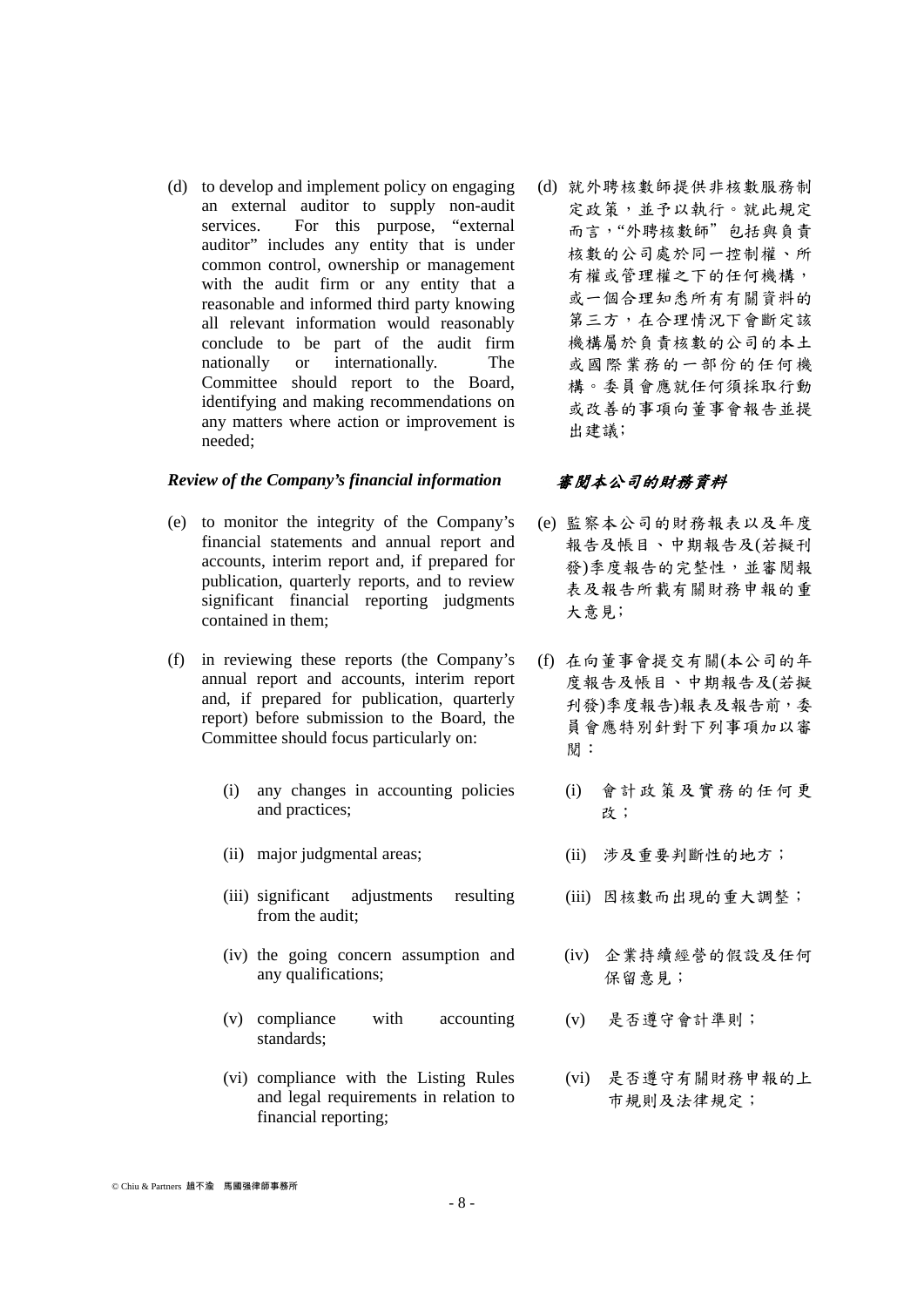- (vii) the fairness and reasonableness of any connected transaction and the impact of such transaction on the profitability of the Group and whether such connected transactions, if any, have been carried out in accordance with the terms of the agreement governing such transactions;
- (viii)whether all relevant items have been adequately disclosed in the Group's financial statements and whether the disclosures give a fair view of the Group's financial conditions;
- (ix) any significant or unusual items that are, or may need to be, reflected in such reports and accounts; and
- (x) the cashflow position of the Group; (x) 本集團現金流量的狀況;

 and to provide advice and comments thereon to the Board;

- (g) in regard to (e) and (f) above:  $(g)$  就上述(e)項及(f)項而言:
	- (i) members of the Committee should liaise with the Board and senior management of the Group and the Committee must meet, at least twice a year, with the Company's auditors; and
	- (ii) the Committee should consider any significant or unusual items that are, or may need to be, reflected in the reports and accounts, it should give due consideration to any matters that have been raised by the Company's staff responsible for the accounting and financial reporting function, compliance officer or auditors;
- (h) to discuss problems and reservations arising from the interim and final audits, and any matters the auditors may wish to discuss (in the absence of management where necessary);
- (vii) 關連交易安排是否屬公平合 理及對本集團盈利的影響及 該等關連交易(如有)是否 按照有關交易的規管協議的 條款而執行;
- (viii) 本集團的財務報表有否足夠 披露所有有關資料,及是否 足夠令投資者公平地理解本 集團的財政狀況;
- (ix) 考慮該等報告及帳目中所反 映或可能需反映的任何重大 或不尋常項目;及
- 
- 並就此向董事會提供建議及意見;

- (i) 委員會成員應與董事會及本 集團的高級管理人員聯絡。 委員會須至少每年與本公司 的核數師開會兩次;及
- (ii) 委員會應考慮於該等報告及 帳目中所反映或需反映的任 何重大或不尋常事項,並應 適當考慮任何由本公司屬下 會計及財務彙報職員、監察 主任或核數師提出的事項;
- (h) 與核數師討論中期評審及年度審 核所遇上的問題及作出的保留、 及核數師認為應當討論的其他事 項(管理層可能按情況而須避席此 等討論);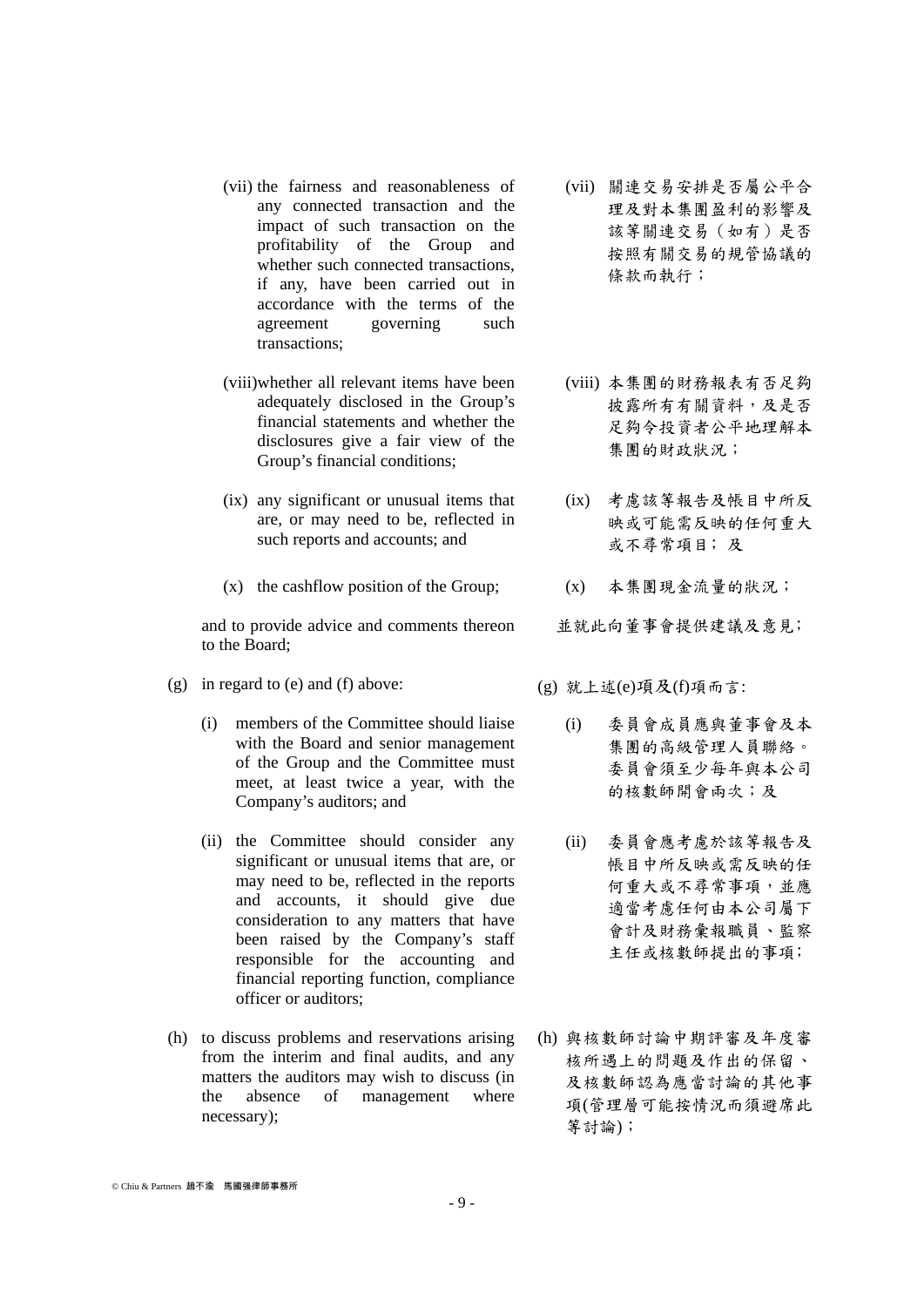### *Oversight of the Company's financial reporting system, risk management and internal control systems*

- (i) to review the Company's financial controls, and unless expressly addressed by a separate Board risk committee, or by the Board itself, to review the Company's risk management and internal control systems;
- (j) to discuss the risk management and internal control systems with management to ensure that management has performed its duty to have effective systems. This discussion should include the adequacy of resources, staff qualifications and experience, training programmes and budget of the Company's accounting and financial reporting function;
- (k) to consider major investigation findings on risk management and internal control matters as delegated by the Board or on its own initiative and management's response to these findings;
- (l) where an internal audit function exists, to ensure co-ordination between the internal and external auditors, and to ensure that the internal audit function is adequately resourced and has appropriate standing within the Company, and to review and monitor its effectiveness;
- (m) to review the Group's financial and accounting policies and practices;
- (n) to review the external auditor's management letter, any material queries raised by the auditor to management about accounting records, financial accounts or systems of control and management's response;
- (o) to ensure that the Board will provide a timely response to the issues raised in the external auditor's management letter;

## 監管本公司財務申報制度、風險管理 及內部監控系統

- (i) 檢討本公司的財務監控,以及(除 非有另設的董事會轄下風險委員 會又或董事會本身會明確處理) 檢討本公司的風險管理及內部監 控系統;
- (j) 與管理層討論風險管理及內部監 控系統,確保管理層已履行職責 建立有效的系統。討論內容應包 括本公司在會計及財務彙報職能 方面的資源、員工資歷及經驗是 否足夠,以及員工所接受的培訓 課程及有關會計及財務彙報職能 的預算是否充足;
- (k) 主動或應董事會的委派,就有關 風險管理及內部監控事宜的重要 調查結果及管理層對調查結果的 回應進行研究;
- (l) 如果本集團設有內部審核功能, 須確保內部和外聘核數師工作得 到協調,也須確保內部審核功能 在本公司內部有足夠資源運作, 並且有適當的地位,以及檢討及 監察其成效;
- (m) 檢討本集團的財務及會計政策及 實務;
- (n) 檢查外聘核數師給予管理層的 《審核情況說明函件》、核數師 就會計紀錄、財務帳目或監控系 統向管理層提出的任何重大疑問 及管理層作出的回應;
- (o) 確保董事會及時回應於外聘核數 師給予管理層的《審核情況說明 函件》中提出的事宜;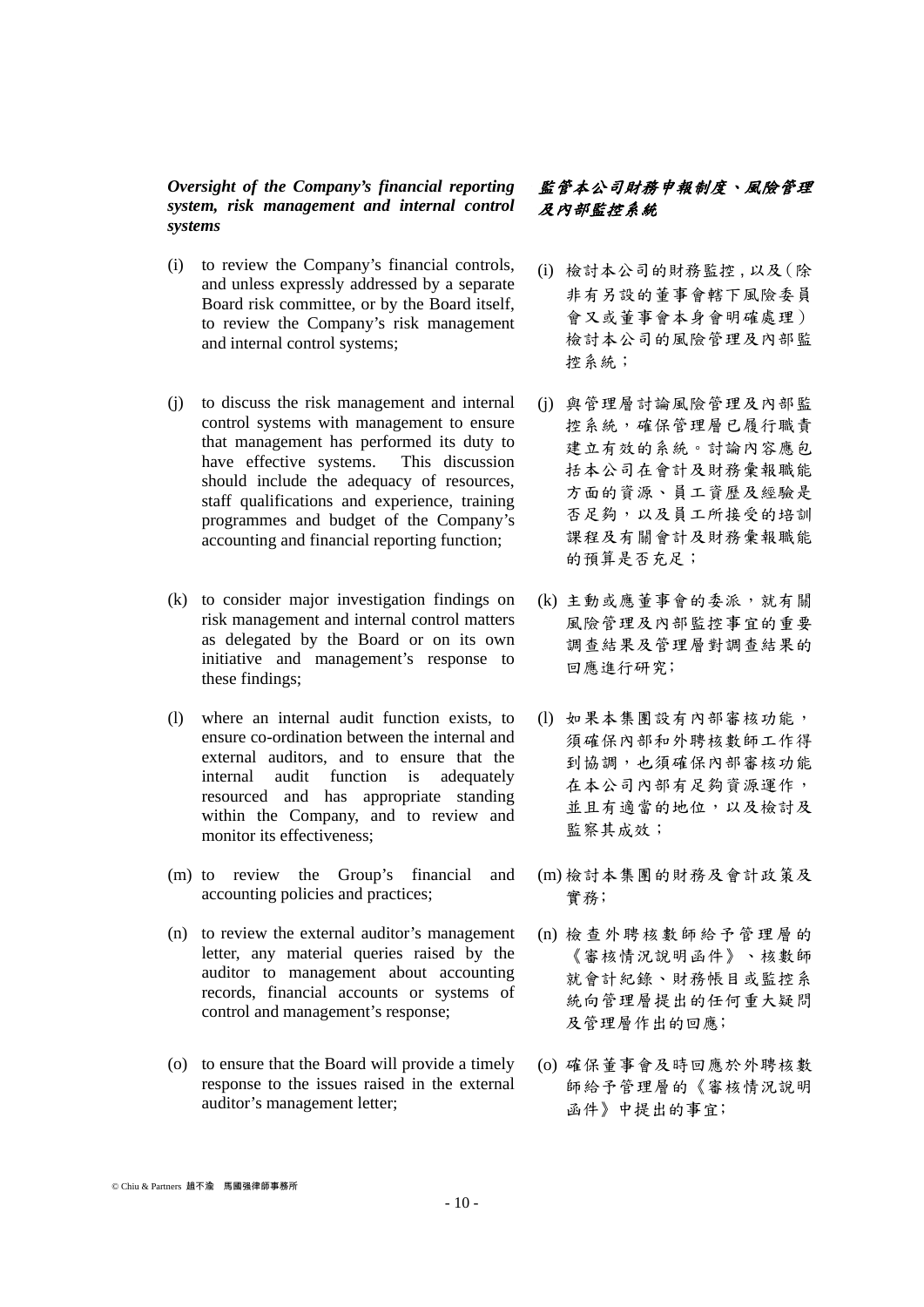- (p) to conduct exit interviews with any Director, manager, chief financial officer or internal credit control manager upon their resignation in order to ascertain the reasons for his departure;
- (q) to prepare work reports for presentation to the Board and to prepare summary of work reports for inclusion in the Group's interim and annual reports;
- (r) to consider the appointment of any person to be a Committee member, auditors and accounting staff either to fill a casual vacancy or as an additional Committee member, auditors and accounting staff or dismissal of any of them;
- (s) to report to the Board on the matters set out above;
- (t) to review arrangements employees of the Company can use, in confidence, to raise concerns about possible improprieties in financial reporting, internal control or other matters. The Committee should ensure that proper arrangements are in place for fair and independent investigation of these matters and for appropriate follow-up action;
- (u) to act as the key representative body for overseeing the Company's relations with the external auditor;
- (v) to consider other matters, as defined or assigned by the Board from time to time.

### **8. Veto rights of the Committee** 委員會的否決權

8.1 The Committee has the following veto rights. The Group cannot implement any of the following matters which has been vetoed by the Committee:

- (p) 於董事、經理、首席財務官或內 部核數部門主管離職時,接見有 關人員並瞭解其離職原因;
- (q) 就期內的工作草擬報告及概要報 告;前者交董事會審閱,後者刊 於本集團的中期及年度報告;
- (r) 考慮委任任何人作為委員會成 員、核數師及財務工作人員以填 補有關空缺或作為新增的委員會 成員、核數師及財務工作人員或 罷免該等人士;
- (s) 就上述事宜向董事會彙報﹔
- (t) 檢討本公司設定的以下安排:本 公司僱員可暗中就財務彙報、內 部監控或其他方面可能發生的不 正當行為提出關注。委員會應確 保有適當安排,讓本公司對此等 事宜作出公平獨立的調查及採取 適當行動;
- (u) 擔任本公司與外聘核數師之間的 主要代表,負責監察二者之間的 關係;
- (v) 考慮董事會不時界定或委派的其 他事項。

委員會就下列事項有否決權。本集團 不能執行委員會否決的以下事情: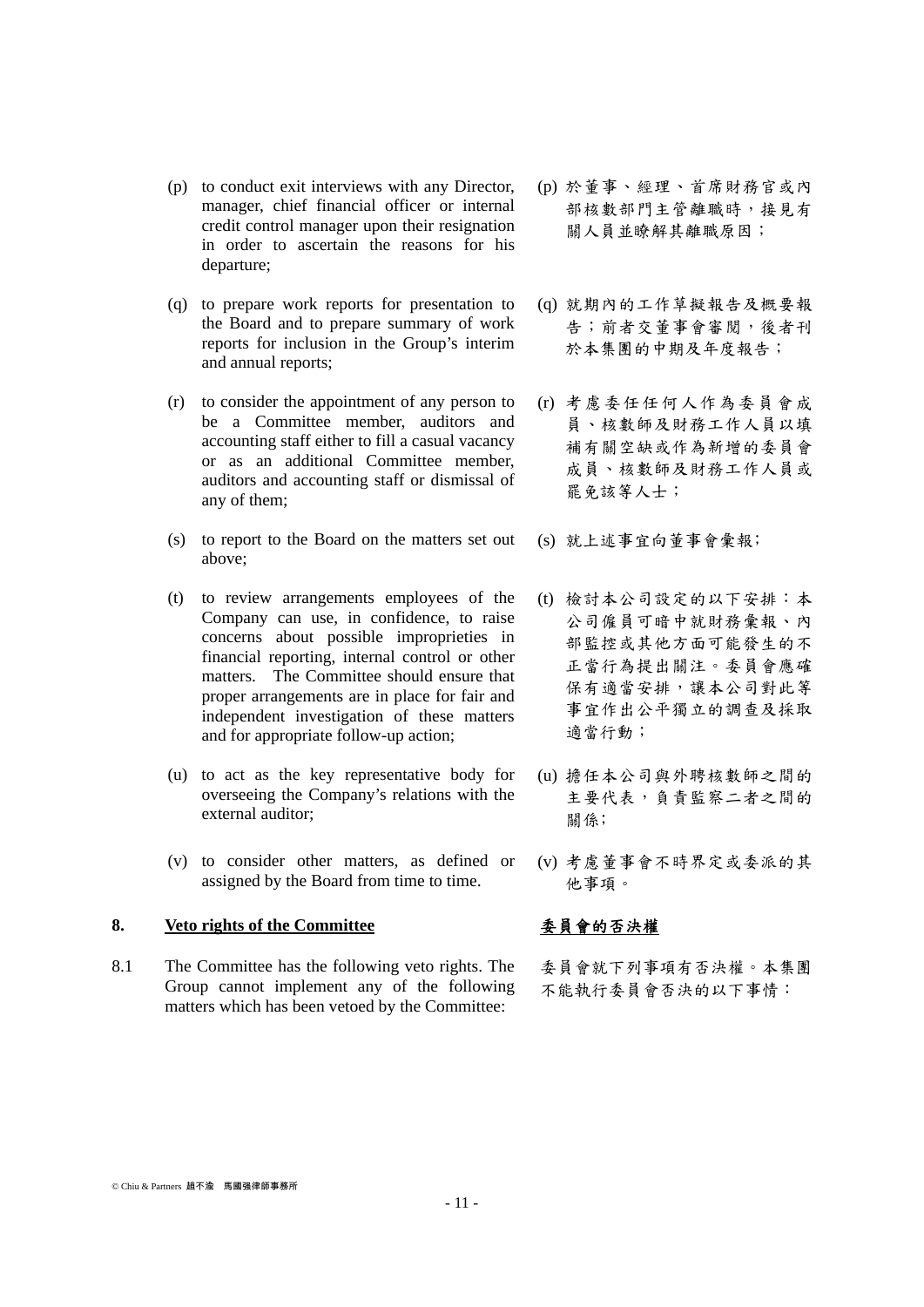- (a) to approve any connected transaction within the meaning of the Listing Rules which requires an independent shareholders' vote (unless the approval of such connected transaction is made conditional on the obtaining of the approval of the independent non-executive Directors and the independent shareholders); and
- (b) to employ or dismiss the Group's chief financial officer or the internal audit manager.

### **9. Minutes and records** 會議紀錄

- 9.1 The secretary of the Committee shall, at the beginning of each meeting, ascertain and record the existence of any conflicts of interest and minute them accordingly. The relevant member of the Committee shall not be counted towards the quorum and he must abstain from voting on any resolution of the Committee in which he or any of his associates has a material interest, unless the exceptions set out in note 1 to Appendix 3 to the Listing Rules apply.
- 9.2 Full minutes of Committee meetings shall be kept by a duly appointed secretary of the meeting (who should normally be the company secretary). Draft and final versions of minutes of the Committee meetings should be sent to all Committee members for their comment and records within a reasonable time after the meeting (generally, meaning within fourteen days after the meeting). Once the minutes are signed, the secretary shall circulate the minutes and reports of the Committee to all members of the Board.
- 9.3 The secretary of the Committee shall keep record of all meetings of the Committee held during each financial year of the Company and records of individual attendance of members of the Committee, on a named basis, at meetings held during that financial year.

### 10. Reporting responsibilities **10. 雷報責任**

 The Committee shall report to the Board after each meeting.

- (a) 批准任何屬上市規則所界定及 須經過獨立股東批准才可進行 的關連交易(如果批准此等交易 是有條件性的, 而條件是本公司 獨立非執行董事及獨立股東批 准有關交易, 則不在此限);及
- (b) 聘用或罷免本集團的首席財務 官或內部核數部門主管。

委員會的秘書應在每次會議開始時 查問是否有任何利益衝突並記錄在 會議紀錄中。有關的委員會成員將不 計入法定人數內,而除非上市規則附 錄三附注一適用,相關成員就其或其 任何聯繫人有重大利益的委員會決 議必需放棄投票。

委員會的完整會議紀錄應由正式委 任的會議秘書(通常為公司秘書)保 存。會議紀錄的初稿及最後定稿應在 會議後一段合理時間(一般指委員會 會議結束後的十四天內)內先後發送 委員會全體成員,初稿供成員表達意 見,最後定稿作其紀錄之用。會議紀 錄獲簽署後,秘書應將委員會的會議 紀錄和報告傳閱予董事會所有成員。

委員會秘書應將就本公司各財政年 度內委員會所有會議的紀錄存檔,以 及具名紀錄每名成員於委員會會議 的出席率。

委員會應於每次委員會會議後向董 事會作出滙報。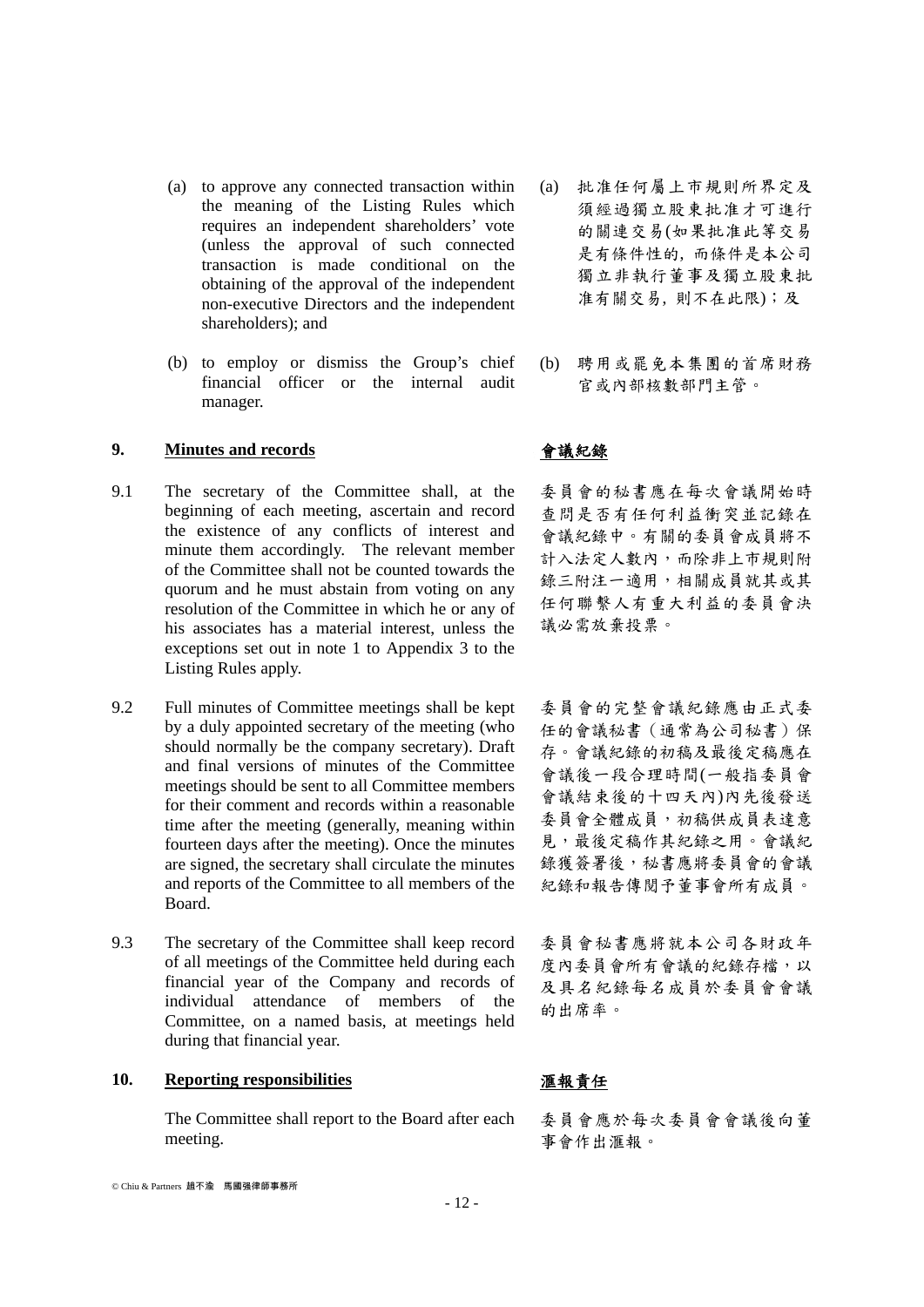### 11. **Annual general meeting https://www.margaretial.com/**股東周年大會

- 11.1 The chairman of the Committee or in his absence, another member of the Committee or failing this, his duly appointed delegate, shall attend the annual general meeting of the Company and be prepared to answer questions at the annual general meeting on the Committee's activities and their responsibilities.
- 11.2 Company's management should ensure the external auditor attend the annual general meeting to answer questions about the conduct of the audit, the preparation and content of the auditors' report, the accounting policies and auditor independence.

### **12. Continuing application of the articles of association of the Company**

12.1 The articles of association of the Company regulating the meetings and proceedings of the Directors so far as the same are applicable and are not replaced by the provisions in these terms of reference shall apply to the meetings and proceedings of the Committee.

### **13. Powers of the Board** 董事會權力

13.1 The Board may, subject to compliance with the articles of association of the Company and the Listing Rules (including the Corporate Governance Code set out in Appendix 14 to the Listing Rules or if adopted by the Company, the Company's own code of corporate governance practices), amend, supplement and revoke these terms of reference and any resolution passed by the Committee provided that no amendments to and revocation of these terms of reference and the resolutions passed by the Committee shall invalidate any prior act and resolution of the Committee which would have been valid if such terms of reference or resolution had not been amended or revoked.

委員會的主席,或在委員會主席缺席 時由另一名成員(或如該名成員未能 出席,則其適當委任的代表)應出席本 公司股東周年大會,並在股東周年大 會上回應有關委員會的活動及其職 責的問題。

公司的管理層應確保外聘核數師出 席股東周年大會,回答有關審計工 作、編制核數師報告及其內容、會計 政策以及核數師的獨立性等問題。

### 本公司組織章程細則的持續適用

本公司組織章程細則作出了規範董 事會會議程序的規定,如果也適用於 委員會會議並未被該等職權範圍取 代,則適用於委員會的會議程序。

本職權範圍所有規則及委員會通過 的決議,可以由董事會在不違反公司 組織章程細則及上市規則的前提下 (包括上市規則之附錄十四《企業管治 守則》或本公司自行制定的企業管治 常規守則(如被採用)),隨時修訂、 補充及廢除,惟有關修訂、補充及廢 除,並不影響任何在有關行動作出 前,委員會已經通過的決議或已採取 的行動的有效性。